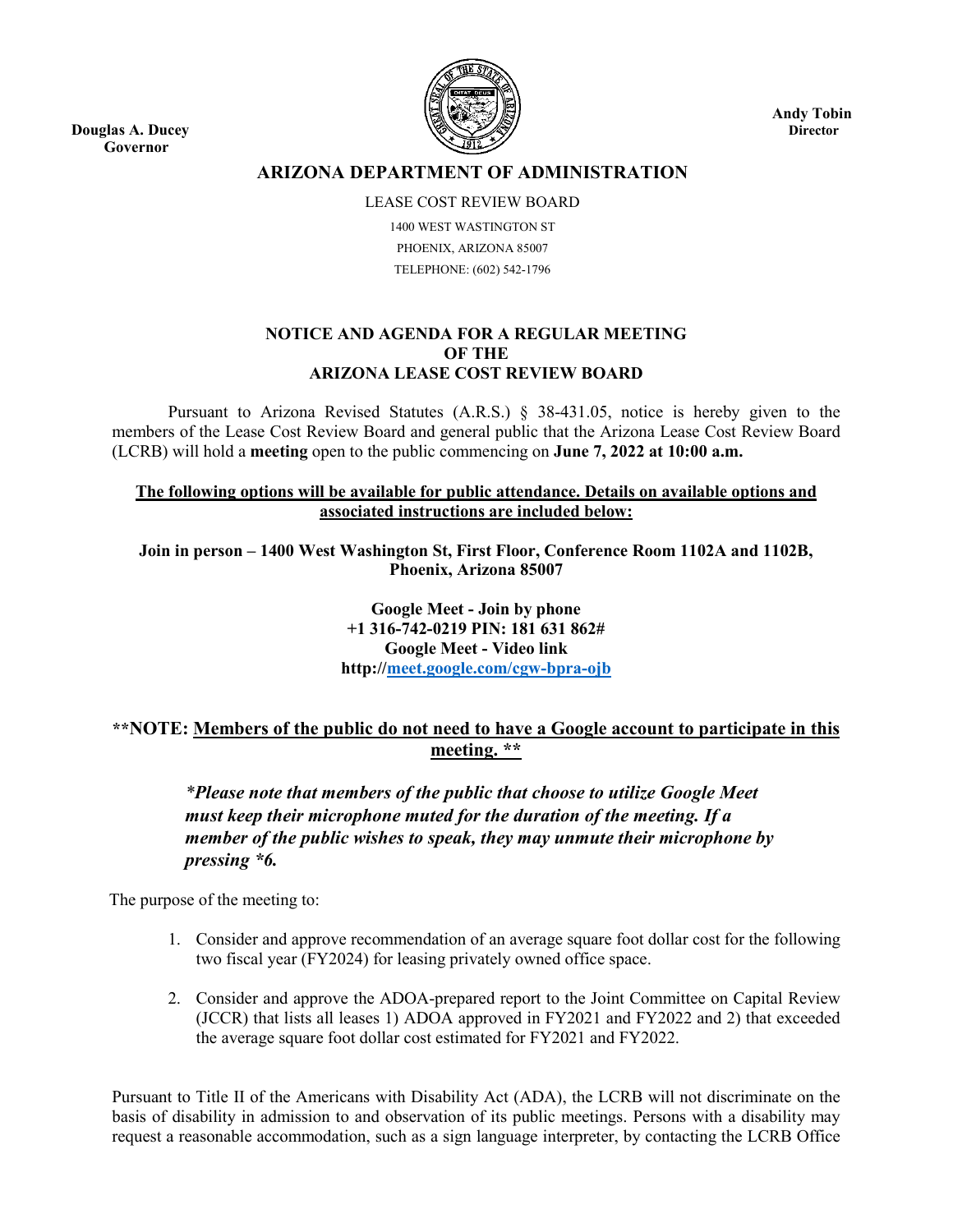at 602-359-5386. Request should be made as early as possible to allow time to arrange the accommodation.

The agenda for this meeting follows. Any amendment or addition to the agenda will be available at least 72 hours prior to the meeting. The Board officer presiding at the meeting reserves the right to change the order of items on the agenda, except for public hearings set for a specific time. Pursuant to A.R.S. § 38- 431.03(A)(3), the Board may vote to go into Executive Session are to obtain legal advice from its attorney on any matters listed on the agenda. Executive Sessions are not open to the public .

#### **AGENDA**

- **1. Call to order and roll call.**
- **2. Consider and approve an average square foot dollar cost Rate/Rentable Square Foot (FSF) for fiscal year 2024 for the leasing of private sector office space.** The Board may vote to go into Executive session for discussion and consideration of confidential documents under A.R.S. § 38-431.03(A)(2).
- **3. Consider and approve the report to the Joint Committee on Capital Review (JCCR) that lists all leases 1) ADOA approved in FY2021 and FY2022, and 2) that exceeded the average square foot dollar cost estimated for FY2021 and FY2022.** The Board may vote to go into Executive Session for discussion and consideration of confidential documents under A.S.R. §38- 431.03(A)(2).
- 4. **Call to the Public.** This is the time for the public to comment. Members of the Board may not discuss items that are not specifically identified on the agenda. Therefore, pursuant to A.R.S. § 38-431.01(H), action taken as a result of public comment will be limited to directing staff to study the matter, responding to any criticism or scheduling the matter for further consideration and decision at a later date.
- **5. Adjourn**

DATED AND POSTED this the 24<sup>th</sup> day of **May, 2022 at 4:30pm** 

**ARIZONA LEASE COST REVIEW BOARD**

 $\mathrm{By:}$  Connie Castillo

Connie Castillo, Clerk of the Board

A copy of the foregoing was mailed / emailed This 24th day of **May, 2022**